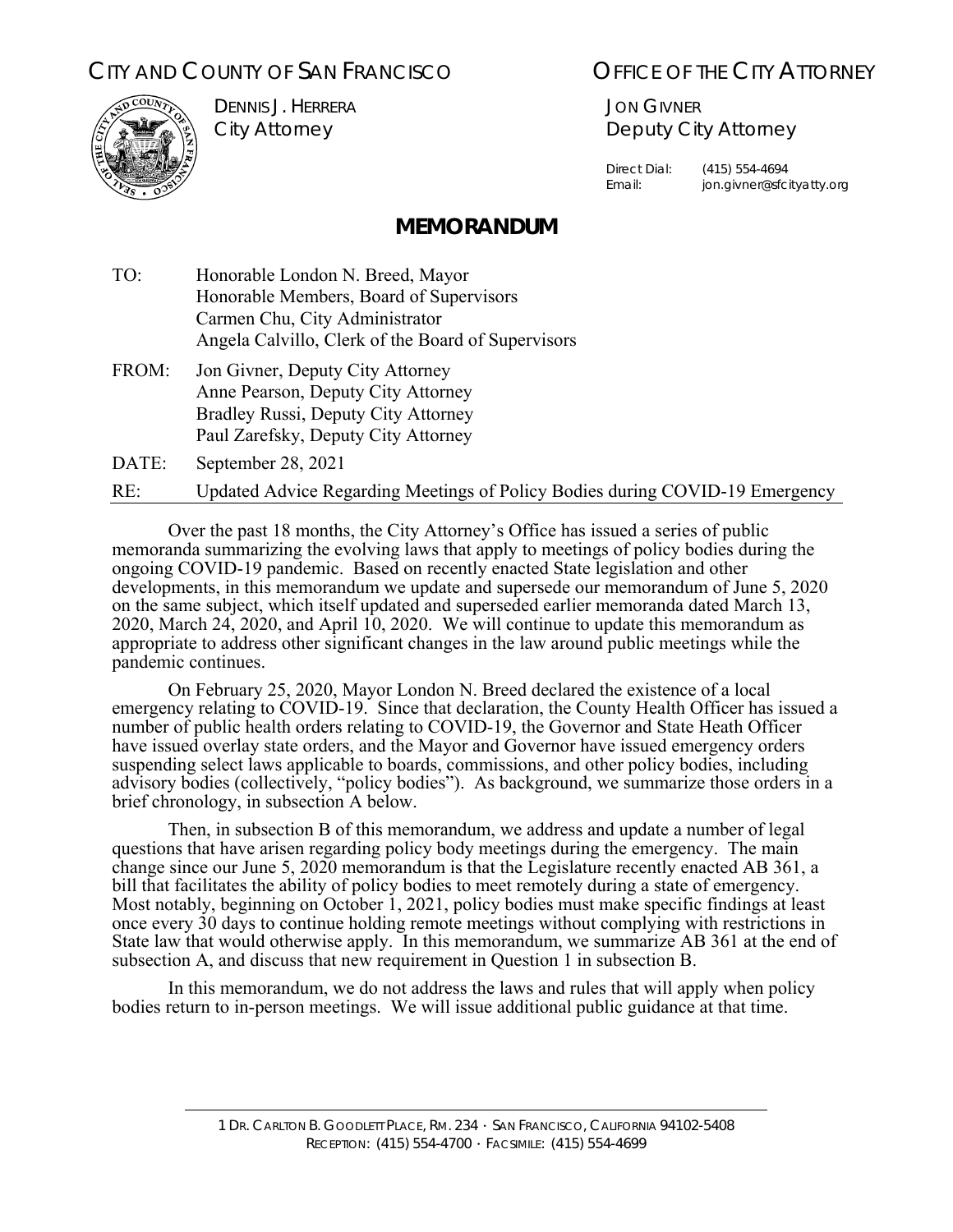| TO:   | Honorable London N. Breed, Mayor                                             |
|-------|------------------------------------------------------------------------------|
|       | Honorable Members, Board of Supervisors                                      |
|       | Carmen Chu, City Administrator                                               |
|       | Angela Calvillo, Clerk of the Board of Supervisors                           |
| DATE: | September 28, 2021                                                           |
| PAGE: |                                                                              |
| RE:   | Updated Advice Regarding Meetings of Policy Bodies during COVID-19 Emergency |

### **A. Chronology of Orders and Recommendations of the Mayor, Governor, County Health Officer, and State Legislation, Relating to Public Meetings**

The Mayor, the Governor, and the County Health Officer have issued the following emergency orders that specifically relate to meetings of policy bodies:

- On March 11, 2020, the Mayor supplemented her initial declaration of local emergency with an order to suspend select provisions of local law, including sections of the City Charter that prohibit teleconferencing by members of policy bodies, and extended deadlines in local law by which policy bodies must act. This order will remain in place until the Mayor or the Board of Supervisors terminates it.
- On March 12, 2020, the Governor issued an executive order suspending provisions of the Brown Act to allow members of policy bodies to participate in public meetings remotely and without noticing their remote locations, but requiring that there be a physical meeting place for members of the public. On March 18, 2020, the Governor issued another executive order superseding the previous order and authorizing policy bodies to meet by teleconference without having a physical meeting place for members of the public. The Governor superseded that order with a similar executive order on June 11, 2021 (the "Brown Act Suspension Order"). As stated in executive orders dated June 11, 2021 and September 20, 2021, the Brown Act Suspension Order will terminate on October 1, 2021.
- On March 16, 2020, the County Health Officer ordered City residents to stay safe in their homes except for certain essential needs and services, and prohibited all public and private meetings and travel, with certain exceptions. The Health Officer modified and extended the order several times, and replaced it on June 11, 2021 with a new Safer Return Together order. The Health Officer's current order does not specify an end date.
- On March 17, 2020, the Mayor issued another supplemental order prohibiting all City policy bodies from holding public meetings without prior authorization from the Board of Supervisors, the Mayor, or the Mayor's designee. This order applied to all policy bodies other than the Board of Supervisors and its committees. The Mayor twice extended that order on April 1 and 30, 2020, and replaced it with subsequent orders on May 29, June 20, and July  $3\overline{1}$ , 2020, as summarized below.
- On March 21, 2020, the Governor issued another executive order, suspending provisions of the Brown Act to allow a majority of members of a policy body to simultaneously receive briefings from local, state, or federal officials concerning information relevant to the COVID-19 emergency outside of a meeting of the policy body and to ask questions of such officials, so long as the members of the policy body do not discuss the COVID-19 emergency among themselves or take any action (the "Private Briefing Order"). In a subsequent executive order on June 11, 2021, the Governor announced that the Private Briefing Order will terminate on September 30, 2021.
- On March 23, 2020, the Mayor issued another supplemental order suspending several provisions of local law regarding policy body meetings, including, among others: (1) the requirement for policy bodies to provide more than 24 hours' notice of special meetings; (2) the requirement for policy bodies to post their agendas and other information at the Main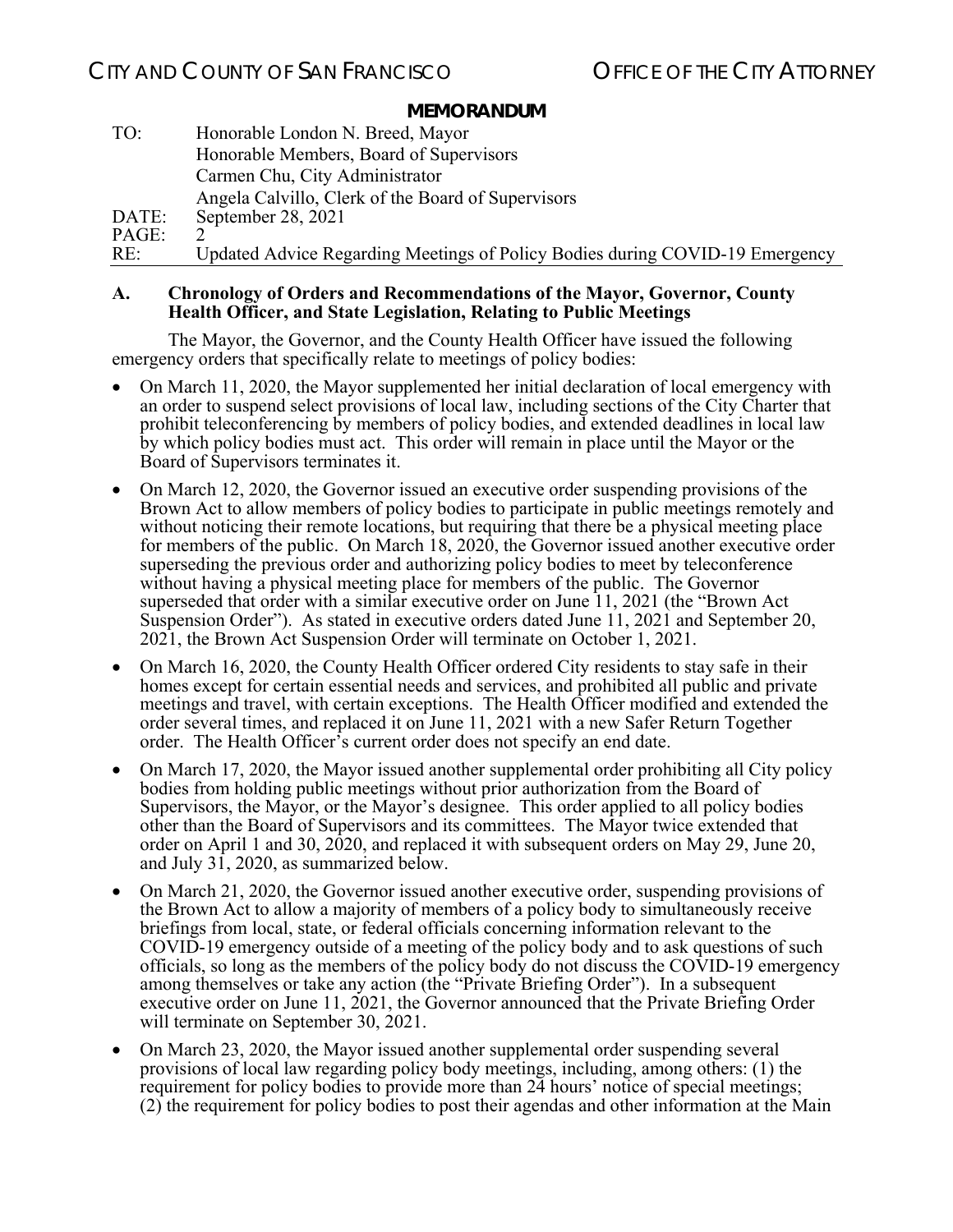# CITY AND COUNTY OF SAN FRANCISCO **COUNTY OF SAN FRANCISCO OF THE CITY ATTORNEY**

#### **MEMORANDUM**

| TO:   | Honorable London N. Breed, Mayor                                             |
|-------|------------------------------------------------------------------------------|
|       | Honorable Members, Board of Supervisors                                      |
|       | Carmen Chu, City Administrator                                               |
|       | Angela Calvillo, Clerk of the Board of Supervisors                           |
| DATE: | September 28, 2021                                                           |
| PAGE: |                                                                              |
| RE:   | Updated Advice Regarding Meetings of Policy Bodies during COVID-19 Emergency |

Library; (3) any requirement to televise meetings if televising is not reasonably feasible; (4) the requirement to provide a physical location for members of the public to attend or make public comment when all members of the policy body are teleconferencing from remote locations; (5) the requirement that each member of the public be provided an equal amount of time for public comment; and (6) other requirements that would impede policy bodies' compliance with the Governor's executive orders. The supplemental order also waived all requirements in the Sunshine Ordinance regarding gatherings of passive meeting bodies.

- On May 29, 2020, the Mayor issued another supplemental order allowing policy bodies to meet without prior approval starting June 1, with three conditions. First, the meetings must occur by teleconference or other electronic means without providing a physical meeting place, in compliance with all applicable laws regarding public attendance and comment. Second, policy body meetings must prioritize any urgent action items necessary for public health, safety, and essential government functions. Third, before scheduling a meeting, a policy body that is not established in the Charter must confer with the department that provides administrative and clerical support to the body, to ensure that the meeting will not unreasonably require the time of staff who are otherwise responding to the COVID-19 pandemic.
- On June 20, 2020, the Mayor issued another order allowing a narrow exception to the prohibition on in-person meetings. The June 20 order allows policy body members to meet in-person without members of the public to consider a personnel-related item with advance permission from the Mayor. Finally, on July 31, 2020, the Mayor extended the prohibition on in-person meetings, and the narrow exception. The Mayor's July 31, 2020 order will remain in place until the Mayor or the Board of Supervisors terminates it. The Mayor's order does not apply to meetings of the Board of Supervisors and its committees.

On September 16, 2021, the Governor signed AB 361, a bill amending State law to allow policy bodies under certain circumstances to meet remotely without complying with the Brown Act's normal rules regarding teleconferencing. The bill authorizes modified Brown Act teleconferencing rules to allow remote meetings without providing a physical meeting place for members of the public to attend when the Governor has proclaimed a state of emergency and either (1) state or local officials have imposed or recommended measures to promote social distancing, or (2) meeting in person would present imminent risks to the health or safety of attendees. The bill requires each policy body to make two findings at least once every 30 days to allow the body to continue meeting remotely without complying with the Brown Act's teleconferencing rules: (1) that the policy body has considered the circumstances of the state of emergency, and (2) that one of the following circumstances exists: (a) the state of emergency continues to directly impact the ability of members to meet safely in person, or (b) state or local officials continue to impose or recommend measures to promote social distancing. AB 361 technically took effect on September 16, but the Governor subsequently issued an executive order that suspended AB 361 until October 1, 2021. AB 361 will remain in effect until January 1, 2024.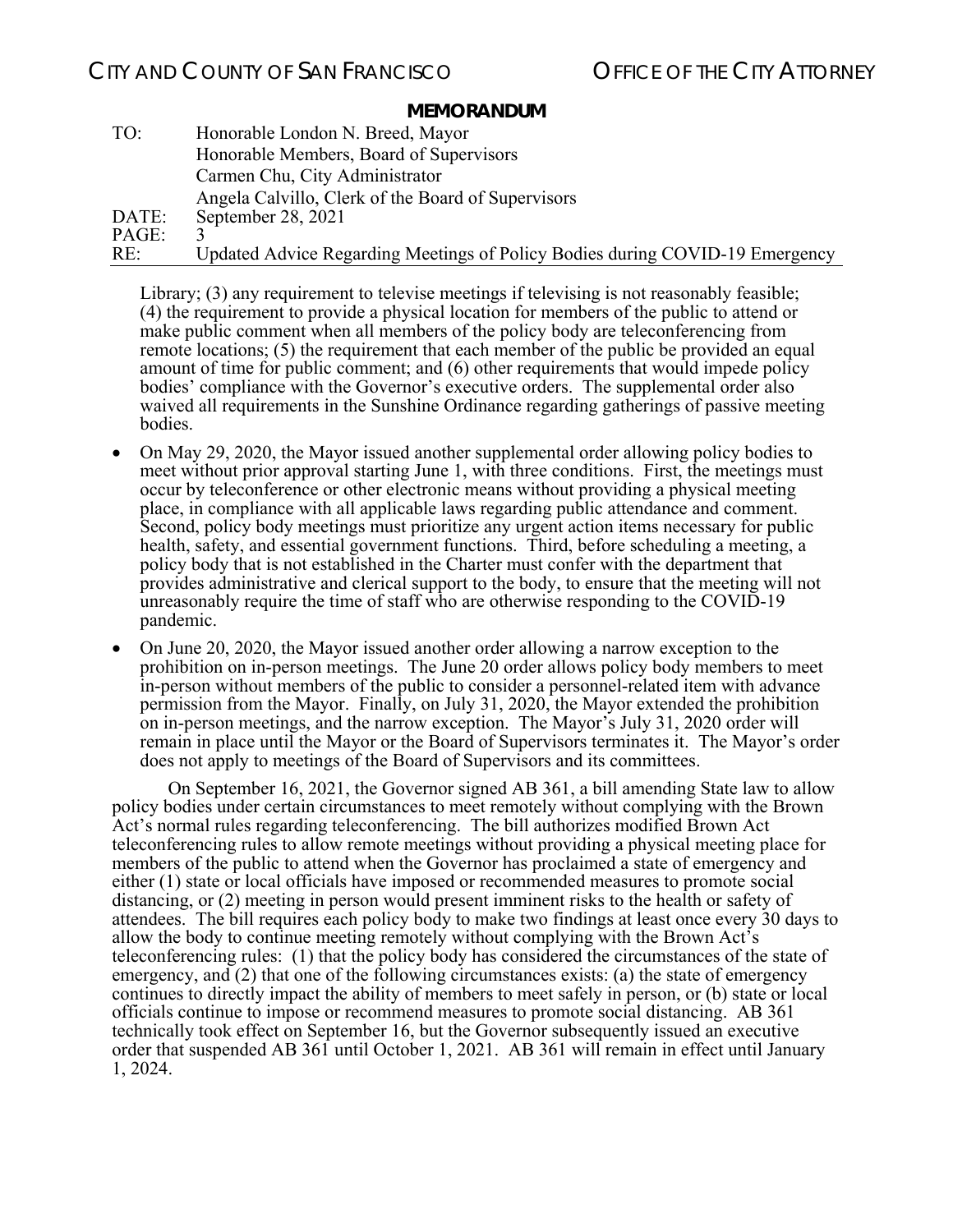| TO:   | Honorable London N. Breed, Mayor                                             |
|-------|------------------------------------------------------------------------------|
|       | Honorable Members, Board of Supervisors                                      |
|       | Carmen Chu, City Administrator                                               |
|       | Angela Calvillo, Clerk of the Board of Supervisors                           |
| DATE: | September 28, 2021                                                           |
| PAGE: |                                                                              |
| RE:   | Updated Advice Regarding Meetings of Policy Bodies during COVID-19 Emergency |

# **B. Questions and Answers Regarding Policy Body Meetings during the Emergency**

 The orders and legislation described above have changed or suspended a number of rules that normally apply to policy body meetings. In this section of the memorandum we answer questions arising from the orders and legislation.

# **1. May policy bodies hold remote meetings during the emergency?**

 Yes. Under the Mayor's July 31, 2020 order, policy bodies may meet remotely without advance approval from the Mayor or the Board of Supervisors. But beginning on October 1, 2021, policy bodies must regularly adopt findings to continue holding remote meetings. Under normal circumstances, the Brown Act imposes special requirements for remote (teleconferenced) meetings—including requirements to provide special notice to the public and to allow members of the public to attend each teleconference location and observe each policy body member at the location calling into the meeting. AB 361 suspends those requirements if the Governor has proclaimed a state of emergency, provided that the policy body makes certain findings. Specifically, to invoke AB 361's provisions, so long as the Governor's emergency proclamation remains in effect, a policy body must make two findings at least once every 30 days:

- (1) it has considered (or reconsidered) the circumstances of the state of emergency; and either
- (2a) the state of emergency continues to directly impact the ability of policy body members to meet safely in person, or
- (2b) state or local officials continue to impose or recommend measures to promote social distancing.

 Each policy body should adopt finding 1 and either finding 2a or 2b (or it could adopt both 2a and 2b) at its first meeting after September 30, 2021 and again every 30 days thereafter as long as the body continues to meet remotely. Policy bodies that meet less frequently than every 30 days should adopt the findings at the start of every meeting. If a policy body has subcommittees, the policy body may adopt findings governing the body and its subcommittees, so the subcommittees do not need to separately adopt findings.

 A sample motion adopting findings is attached at the end of this memorandum. Policy bodies may modify the sample motion in consultation with the City Attorney's Office before adopting it. The City's Health Officer has confirmed the accuracy of the finding regarding social distancing recommendations.

 Additionally, under the Mayor's orders, before scheduling a meeting, a policy body that is not established in the Charter must confer with the department that provides administrative support to the body, to ensure that the meeting will not unreasonably require the time of staff who are otherwise deployed or participating in the City's response to the COVID-19 pandemic.

# **2. May policy bodies hold meetings in-person at a physical meeting space?**

 No. With two exceptions described below, the Mayor's July 31, 2020 emergency order prohibits policy bodies from meeting in person, so policy body meetings must occur by teleconference or other electronic means (whether audio, video, or both) such as Zoom, Cisco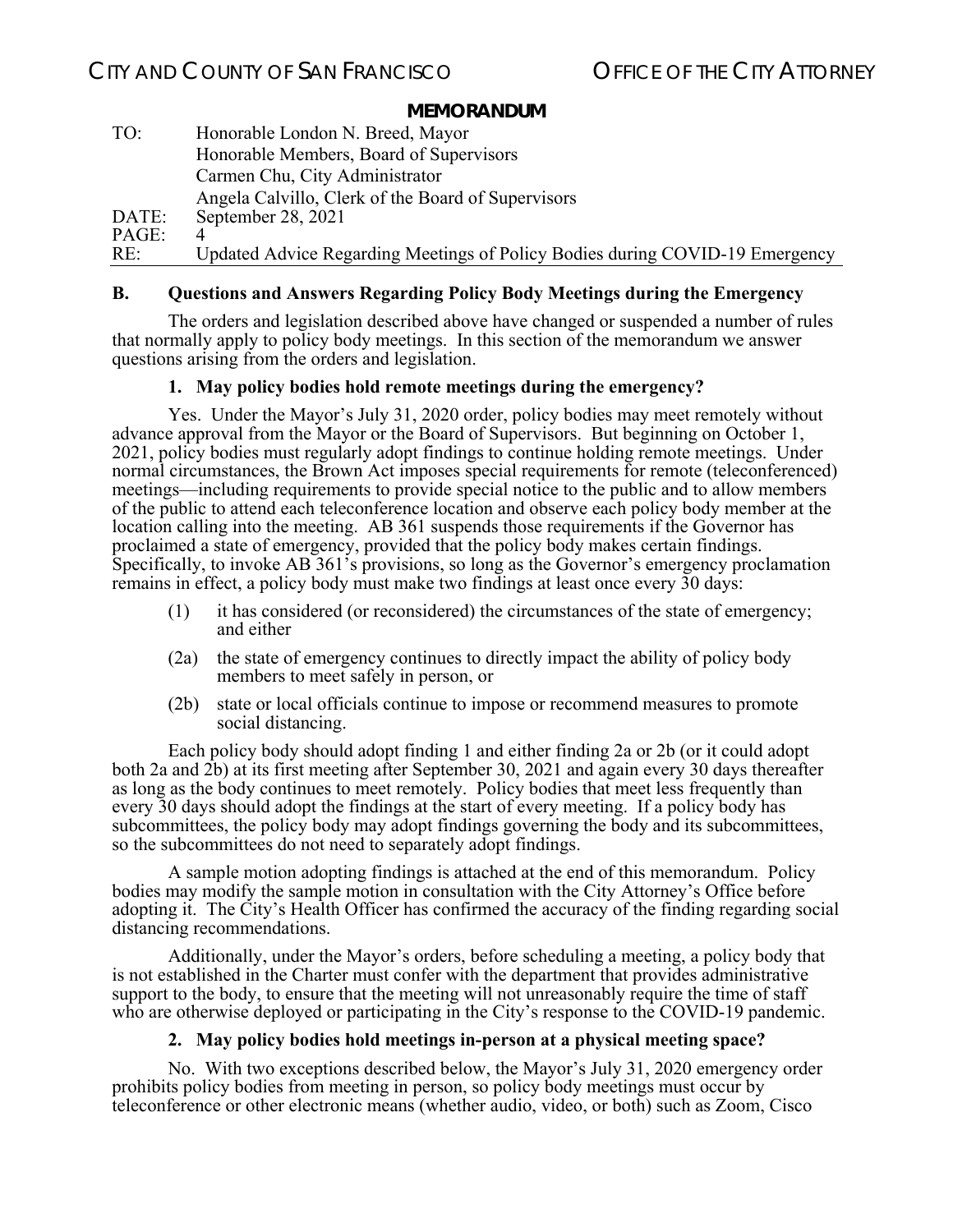| TO:   | Honorable London N. Breed, Mayor                                             |
|-------|------------------------------------------------------------------------------|
|       | Honorable Members, Board of Supervisors                                      |
|       | Carmen Chu, City Administrator                                               |
|       | Angela Calvillo, Clerk of the Board of Supervisors                           |
| DATE: | September 28, 2021                                                           |
| PAGE: |                                                                              |
| RE:   | Updated Advice Regarding Meetings of Policy Bodies during COVID-19 Emergency |

WebEx, or Microsoft Teams without providing a physical meeting place. The Mayor's emergency orders and AB 361 temporarily suspend laws that would otherwise require members of policy bodies to attend meetings in person and provide a physical space for members of the public to attend.

The first exception: Under the Mayor's July 31, 2020 order, policy bodies may meet in person for the limited purpose of considering a personnel-related item, with advance permission from the Mayor. Members of the public cannot attend such a meeting in person.

The second exception: The Mayor's orders do not prohibit the Board of Supervisors or its committees from holding meetings in person at City Hall or another meeting space. The Board of Supervisors has held in-person meetings without members of the public on-site since July 2021 in compliance with local and State health orders.

#### **3. Should policy body meeting agendas provide special information regarding public access to remote meetings?**

When policy bodies hold remote meetings, they must ensure that the public is able to observe or listen and to offer public comment telephonically or through other electronic means. The policy body must disclose on any required meeting notice, and on the meeting agenda, the means by which the public may observe or listen and offer public comment in the meeting. The agenda should prominently provide precise information explaining how members of the public can offer public comment during the meeting. And as with any meeting, the policy body must have a process for a member of the public to request a reasonable modification or accommodation under the Americans with Disabilities Act to observe or listen and offer public comment in the meeting, and that process must be disclosed on meeting notices and agendas.

# **4. Where must notice and agendas of meetings of policy bodies be posted?**

A policy body must post the notice and agenda for a meeting on the policy body's website. Also, the policy body must post the notice and agenda at the Main Library and in City Hall outside Room 244, the office for the Board of Supervisors. These notice requirements were infeasible during the first year of the pandemic when City Hall and the Main Library were largely closed, but the requirements apply now that both buildings are accessible to the public.

# **5. When must notice and agendas of policy body meetings be posted?**

Under the Mayor's March 23, 2020 order, policy bodies must post a notice and agenda at least 72 hours before any regular meeting and at least 24 hours before any special meeting. And policy bodies are not required to post a special meeting notice 15 days in advance of holding a meeting at a location other than the building where the policy body holds regular meetings, including when a policy body meets by teleconference without providing a physical meeting place.

#### **6. Can members of the public provide public comment by telephone, video call, email, or similar means?**

As discussed above, policy bodies holding remote meetings must offer a means to allow the public to provide public comment telephonically or through other electronic means in real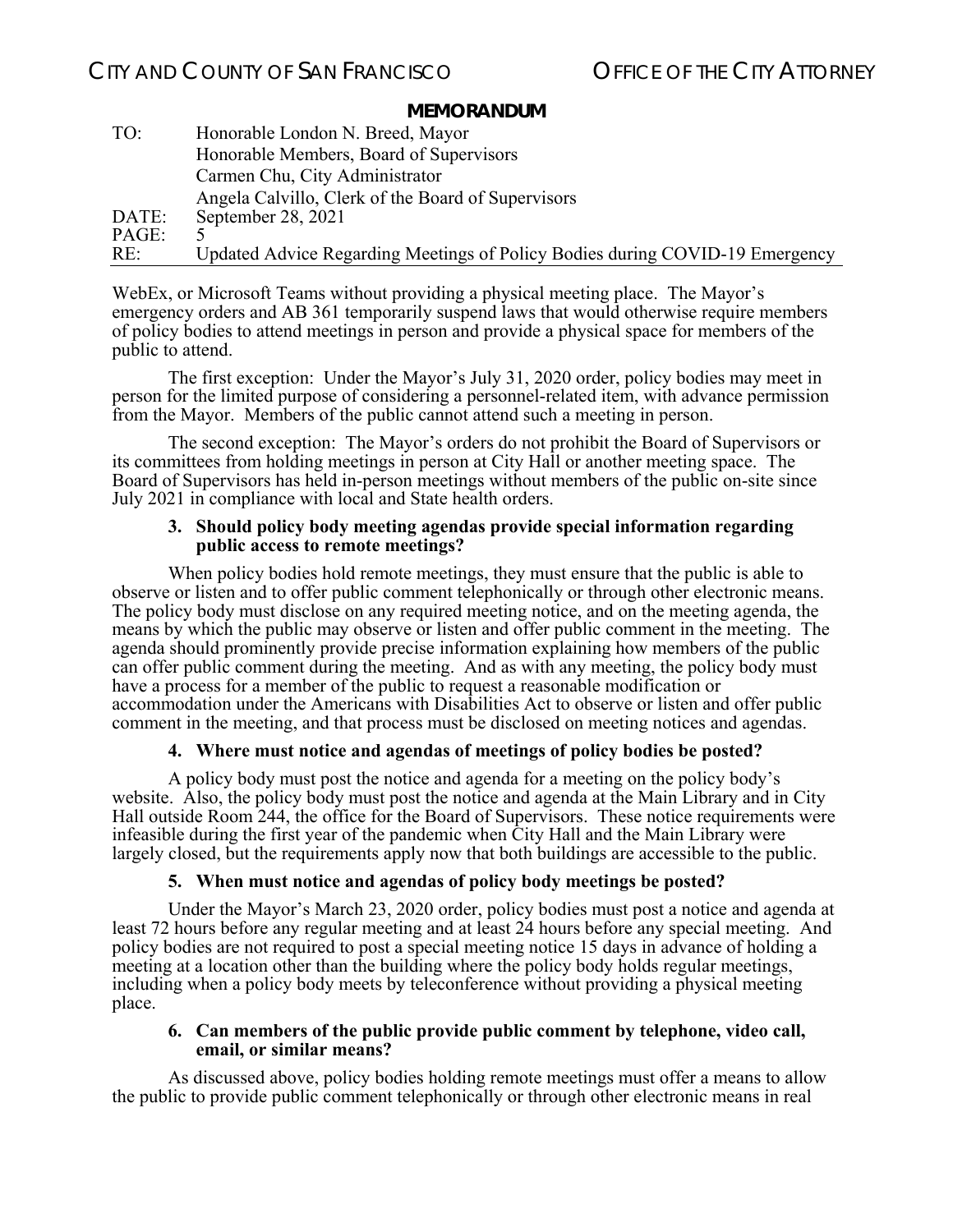| TO:   | Honorable London N. Breed, Mayor                                             |
|-------|------------------------------------------------------------------------------|
|       | Honorable Members, Board of Supervisors                                      |
|       | Carmen Chu, City Administrator                                               |
|       | Angela Calvillo, Clerk of the Board of Supervisors                           |
| DATE: | September 28, 2021                                                           |
| PAGE: |                                                                              |
| RE:   | Updated Advice Regarding Meetings of Policy Bodies during COVID-19 Emergency |

time. Policy bodies may allow members of the public to comment by telephone, Zoom, Cisco WebEx, Microsoft Teams, or similar electronic means. Policy bodies should take steps to ensure that members of the public providing remote public comment have an opportunity to access the meeting and be recognized. For example, the policy body should pause briefly before closing public comment to ensure that no remaining commenters are seeking to speak on an item. Policy bodies also may, but are not required to, allow members of the public to send email messages for the clerk or chairperson to read aloud during the meeting; but the opportunity for members of the public to submit written comments cannot replace their opportunity to provide comment in real time.

#### **7. Must a policy body allow all members of the public the same amount of time to speak during public comment?**

No. Under the Mayor's March 23, 2020 order, policy bodies are not required to provide equal time for members of the public to speak during public comment, provided that any departure from the equal time rule is not designed to favor or discriminate against a particular viewpoint. Suspension of the equal time rule gives policy bodies greater flexibility in managing periods for public comment in the face of challenges that may be presented by telephonic or other electronic means of public comment, or if the emergency presents a need to shorten meetings. But to our knowledge, no policy body has needed to depart from the equal time rule during the pandemic. If a policy body is interested in departing from the equal time rule, the chairperson should first confer with the City Attorney's Office.

#### **8. May a policy body continue to meet if technical challenges disrupt public comment?**

 Remote meetings sometimes present unique challenges caused by malfunctioning technology. If a policy body discovers during a meeting that members of the public generally are not able to provide comment in the manner described in the agenda, then the body should consult with the City Attorney's Office immediately. The policy body cannot take any action on an agenda item until public comment on that item is complete; and even a discussion item may not be concluded without an opportunity for public comment.

 While the staff attempts to correct the technical problem hindering public comment, the policy body may recess the meeting temporarily, may continue to discuss the agenda item (assuming the public is still able to observe or listen to the meeting), or may move on and discuss another agenda item, returning later in the meeting to the item that was interrupted. In no case may an agenda item be completed if there has not been an opportunity for public comment. If the staff cannot correct the problem, then the policy body should take no action on any outstanding items as to which there has not been an opportunity for public comment, and should recess the meeting to a later time or date and allow public comment when the meeting resumes.

#### **9. Must a policy body televise meetings at which members are teleconferencing or videoconferencing from remote locations?**

 No. Under the Mayor's March 23, 2020 order, policy body meetings need not be televised if the chairperson of the body has determined that televising the meeting is not